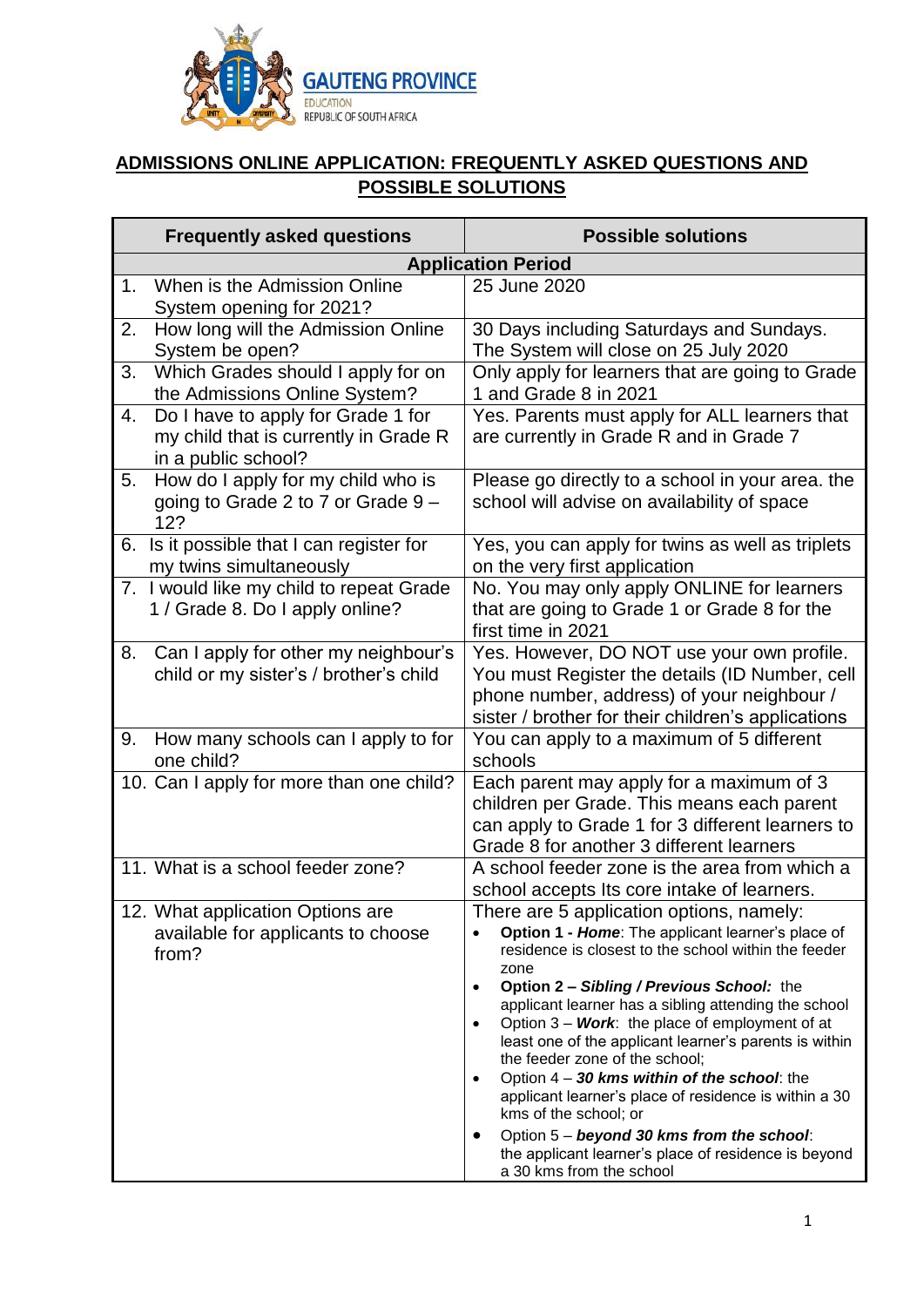| <b>Frequently asked questions</b>                                                                                                                            | <b>Possible solutions</b>                                                                                                                                                                                                                                                                                                                                                                                            |
|--------------------------------------------------------------------------------------------------------------------------------------------------------------|----------------------------------------------------------------------------------------------------------------------------------------------------------------------------------------------------------------------------------------------------------------------------------------------------------------------------------------------------------------------------------------------------------------------|
| 13. How do I know which feeder zone<br>covers my home address?                                                                                               | School Feeder Zones are published in<br>$\bullet$<br>Provincial Gazette number 339 Vol. 24 of<br>2018. To search for school feeder zones<br>that cover your address click here (Link)<br>Also, when you select the "Home" option<br>٠<br>while making your application, all the<br>schools with feeder zones that cover your<br>home address will appear on a drop-down<br>list                                      |
| 14. How can I make sure that my child<br>is accepted at a school close to my<br>home address?                                                                | When Registering your details (Step 1),<br>$\bullet$<br>make sure that you type in your home<br>address accurately<br>When Applying (Step 3), select "Home"<br>Option to see the list of schools with feeder<br>zones that cover your home address. Apply<br>to the schools that are closest to your home<br>address<br>Note that placement is based on the<br>$\bullet$<br>number of spaces available at the school |
| 15. How do I know that my Application<br>is complete?                                                                                                        | You must complete a 3 Step Process as<br>follows:<br>Step 1: Register Parent Details<br>Step 2: Register Learner Details<br>$\bullet$<br>Step 3: Apply to a School<br>When your application is complete, you will<br>receive an SMS with a reference number<br>(Please save this information)                                                                                                                        |
| 16. Is my child automatically placed at<br>the school/s that I applied to?                                                                                   | No. You will receive an offer of placement from<br>ONE or MORE of the schools in the Placement<br>Period (September to November). You must<br>respond by accepting the offer within 7 days so<br>that you can be placed                                                                                                                                                                                              |
| 17. What will happen if I do not accept<br>any offer within 7 days?<br>18. What will happen if the school/s I<br>applied for do not have available<br>space? | You will forfeit the offer and your child will be<br>placed at a school with available space<br>Your child will be placed at another school with<br>available space /<br>You will receive an offer of placement from<br>another school with available space                                                                                                                                                          |
| 19. How do I log-in to the System to<br>view my application later?                                                                                           | After you complete Step1 (Register parent<br>details), you will receive an SMS with your user<br>name and password. Please SAVE<br>this<br>information and use it to login to view your<br>applications at any time                                                                                                                                                                                                  |
| 20. Are Non-South African Citizens<br>allowed to apply for their children to<br>go to a school for Grade 1 / Grade<br>8?                                     | Yes, non-South African Citizens may apply                                                                                                                                                                                                                                                                                                                                                                            |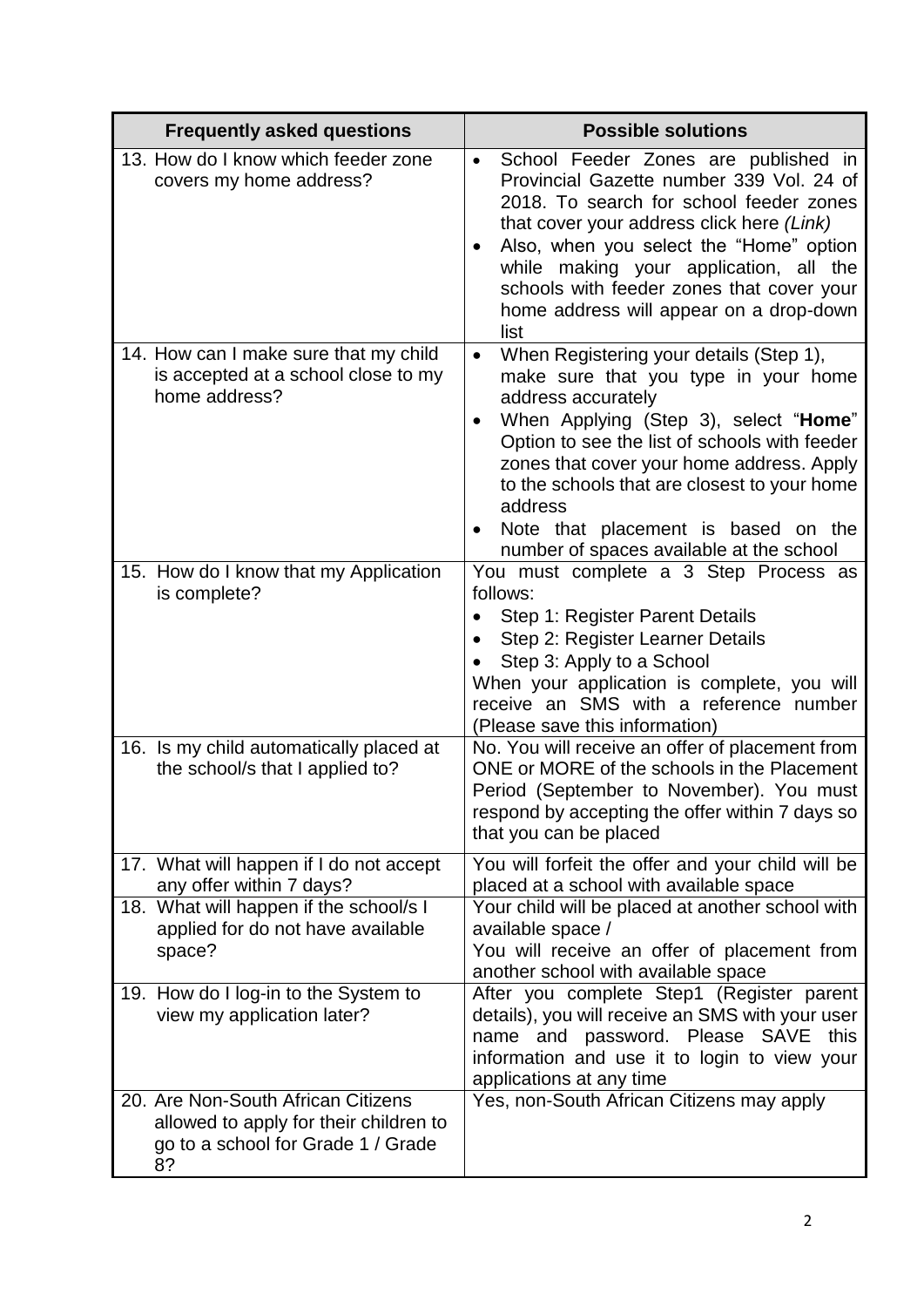|     | <b>Frequently asked questions</b>                                                                        | <b>Possible solutions</b>                                                                                                                                                                                                                                                                                                                                                                                                                                                                                                                                                                                                                                                                            |
|-----|----------------------------------------------------------------------------------------------------------|------------------------------------------------------------------------------------------------------------------------------------------------------------------------------------------------------------------------------------------------------------------------------------------------------------------------------------------------------------------------------------------------------------------------------------------------------------------------------------------------------------------------------------------------------------------------------------------------------------------------------------------------------------------------------------------------------|
|     | 21. What documents to I need to<br>submit to a school after I made an<br>application?                    | Certified copies of the following Documents<br>must be submitted within 7 days after making<br>an application:<br><b>SOUTH AFRICAN CITIZENS:</b><br>Child birth certificate<br>Parent/Guardian ID or Passport<br>Valid Proof of Home/ Parent Work address<br>Child Clinic card for Grade1application or<br>$\bullet$<br>recent Grade 7 report card for Grade 8<br>application<br>NON- SOUTH AFRICAN CITIZENS:<br>Parent Study Permit and Passport<br>٠<br>Parent Work Permit and Passport<br>Parent Refugee Permit<br>Parent Asylum Seeker Permit<br>٠<br>Valid Proof of Home/Work address<br>Child Clinic card for Grade1 application<br>Most recent Grade 7 report card for Grade 8<br>application |
| 22. | What options do I have to submit<br>documents to school?                                                 | Applicants may upload certified copies of<br>٠<br>required Documents ONLINE to one of the<br>schools that you applied to (click here to<br>upload documents). Other schools that you<br>applied to will be able to view (see) the<br>documents<br>If documents are submitted in hard copy,<br>٠<br>applicants must submit certified copies of<br>required Documents to all the schools they<br>applied to                                                                                                                                                                                                                                                                                            |
|     | 23. Do I have to certify the documents<br>before submission?                                             | Yes. All documents must be certified                                                                                                                                                                                                                                                                                                                                                                                                                                                                                                                                                                                                                                                                 |
| 24. | How do I apply for my child to be<br>accommodated in a school's<br>boarding facility (hostel)?           | Contact the boarding school directly to apply for<br>accommodation in the school's boarding<br>facilities. Note that boarding schools apply<br>specific criteria to admit learners to their<br>boarding facilities. If the child is accepted in the<br>boarding facility, the parent must apply on the<br>Admissions Online<br>System to<br><b>GDE</b><br>be<br>accommodated in the school                                                                                                                                                                                                                                                                                                           |
| 25. | What if the school closest to my<br>home address only offer a<br>Language that my child is not<br>doing? | The district will assist with the placement of<br>the child in consultations with the parents                                                                                                                                                                                                                                                                                                                                                                                                                                                                                                                                                                                                        |
| 26. | What happens if I forget my<br>username and password?                                                    | When you click on the Login tab, you should<br>click Forgot Password to reset your<br>username and password. Keep your<br>username and password in a safe place                                                                                                                                                                                                                                                                                                                                                                                                                                                                                                                                      |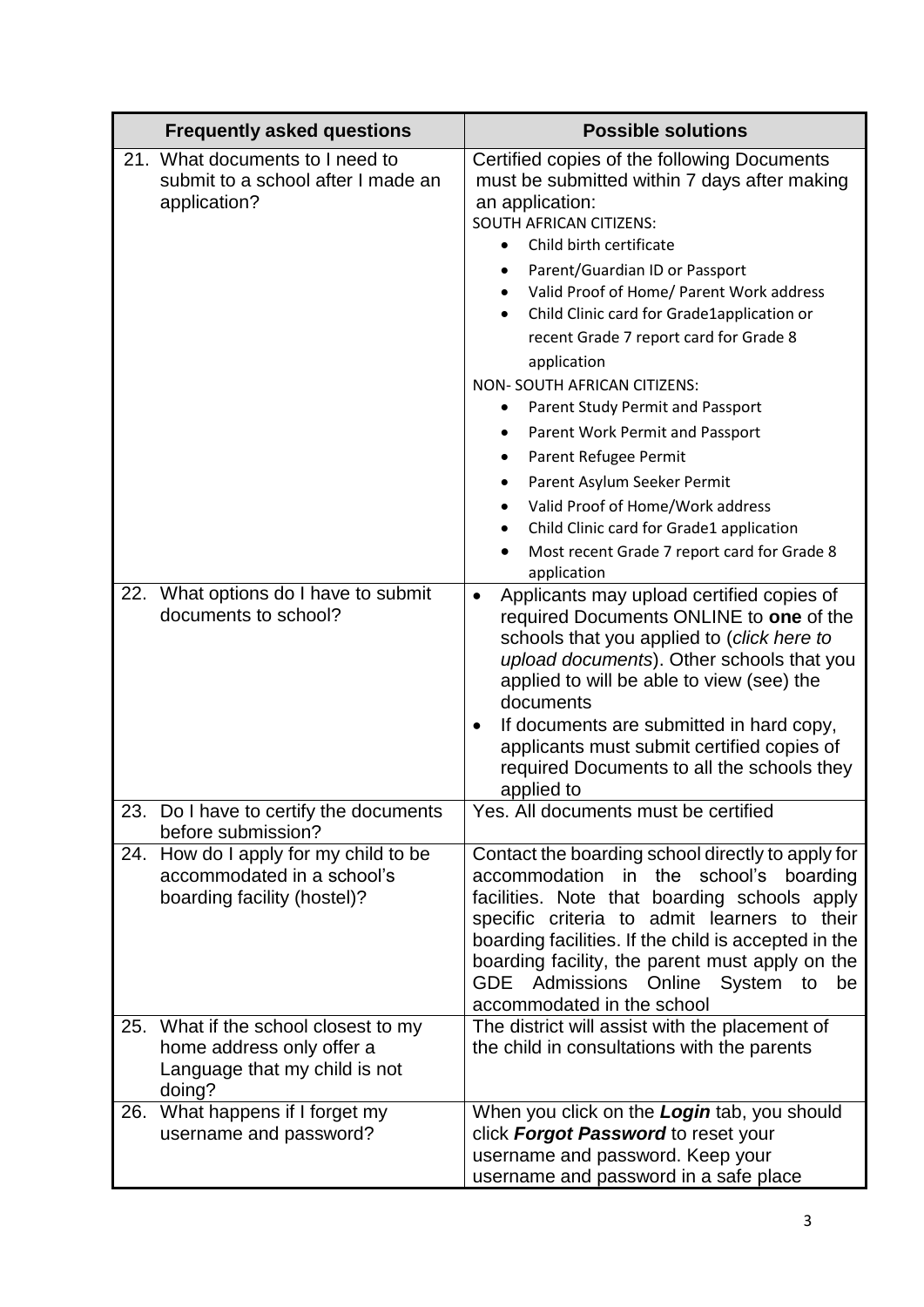|                         | <b>Frequently asked questions</b>                                                                                                                                                                    | <b>Possible solutions</b>                                                                                                                                                                                                                         |
|-------------------------|------------------------------------------------------------------------------------------------------------------------------------------------------------------------------------------------------|---------------------------------------------------------------------------------------------------------------------------------------------------------------------------------------------------------------------------------------------------|
| 27.                     | Can I use the GDE Admissions<br>Online System to apply to schools<br>in other provinces?                                                                                                             | No. The GDE Admissions Online System<br>makes provision for schools in Gauteng<br>Province schools only                                                                                                                                           |
| 28.                     | Will GDE issue admission user<br>manuals to schools and parents?                                                                                                                                     | A Step-by-Step User Guide for Parents is<br>available on the Admission Online Application<br>System on the Landing Page under the<br>"Support" menu.                                                                                              |
|                         | 29. How old should my child be to be<br>admitted to Grade 1 in 2021?                                                                                                                                 | The child must be five, turning six by 30 June<br>2021. You will not be able to apply for a child<br>younger than this.                                                                                                                           |
| 30.                     | Will I be able to apply to Grade 1<br>for my child that is older that six?                                                                                                                           | Yes. There is no age limit to apply to Grade 1.<br>However, over-aged learners may be<br>redirected for admission to the relevant                                                                                                                 |
| 31.                     | Can a parent still apply to a school<br>if the school is full or reach their<br>capacity?                                                                                                            | Yes, a parent can apply but the parent will get<br>a message to indicate that the school is full an<br>must apply to other schools as well                                                                                                        |
| <b>PLACEMENT PERIOD</b> |                                                                                                                                                                                                      |                                                                                                                                                                                                                                                   |
| 32.                     | How long will it take to get a<br>response on the progress of my<br>application?                                                                                                                     | Applicants will be notified via SMS regarding<br>the outcome of the application during the<br>Placement Period from------------                                                                                                                   |
| 33.                     | When will Parents receive<br>notification of successful<br>/unsuccessful applications?                                                                                                               | Schools will send notification to parents as<br>$from$ -------                                                                                                                                                                                    |
| 34.                     | How many days does an applicant<br>have to respond to an offer of<br>placement                                                                                                                       | Applicants need to respond within 7 school<br>days after receiving an offer of placement. If<br>the applicant does not respond within 7 days,<br>they offer of placement will be forfeited and<br>given to the next applicant on the Waiting List |
| 35.                     | Must a parent accept the first offer<br>from a school?                                                                                                                                               | No parents can wait for other offers and<br>accept the offer at the school of their choice                                                                                                                                                        |
| 36.                     | Can the applicant delete a<br>confirmed offer of placement in one<br>school to accept another offer in<br>another school?                                                                            | Parents can wait for the offers from different<br>schools and can provisional accept the first<br>offer. Once an offer of placement is<br>confirmed, all other applications are<br>deactivated                                                    |
| 37.                     | Will applicants who have applied<br>and submitted only some<br>documents or have not submitted<br>any documents at school be<br>allowed to submit?                                                   | Parents who have not submitted documents<br>will be notified of a date to submit in ------                                                                                                                                                        |
| 38.                     | What can the parent do if the<br>school requested additional<br>documents upfront from parents<br>like registration fee, payslip / proof<br>of employment, etc before<br>processing the application? | Parents must submit proof to the District Office<br>that they submitted documents to the school.<br>Parent can also inform the District office of<br>these schools                                                                                |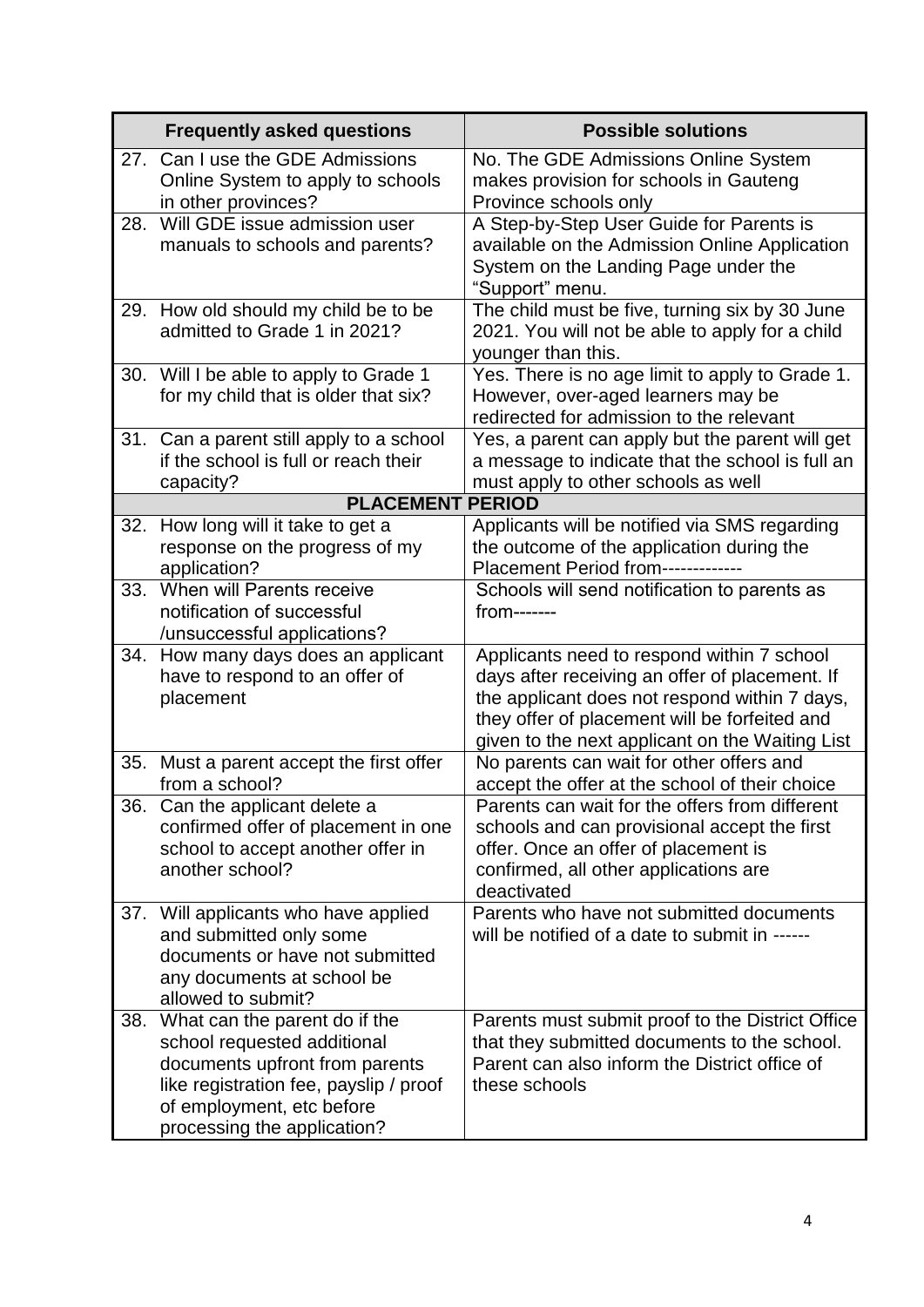|     | <b>Frequently asked questions</b>                                                                                                                                                                        | <b>Possible solutions</b>                                                                                                                                                                                                                                                                                                                                            |
|-----|----------------------------------------------------------------------------------------------------------------------------------------------------------------------------------------------------------|----------------------------------------------------------------------------------------------------------------------------------------------------------------------------------------------------------------------------------------------------------------------------------------------------------------------------------------------------------------------|
| 39. | What will happen if my application<br>is unsuccessful at all the schools I<br>have applied to?                                                                                                           | The District will facilitate placement in a school<br>where there is space available                                                                                                                                                                                                                                                                                 |
| 40. | What will happen if the schools that<br>I have applied for are full?                                                                                                                                     | The District will facilitate placement in a school<br>where there is space available                                                                                                                                                                                                                                                                                 |
| 41. | Does the Online Application<br>guarantee placement of the child at<br>a school?                                                                                                                          | An Online Application does not a<br>$\bullet$<br>guarantee placement at any particular<br>school.<br>Placement is based on applicants meeting<br>$\bullet$<br>admission criteria and the capacity of the<br>Grade to admit<br>Home address will get priority and if there<br>$\bullet$<br>is still space available the school will place<br>using the other criteria |
| 42. | Will I be informed if the school does<br>not take my child                                                                                                                                               | Schools inform successful parents and if a<br>$\bullet$<br>parent does not get any notification the<br>parents can go to the district to find out                                                                                                                                                                                                                    |
| 43. | I applied using home address and I<br>got schools that have African<br>languages only and the child have<br>been doing English as Home<br>Language since grade R. What will<br>happen to my application? | Parent can apply using the Previous school<br>option. The District will facilitate placement at<br>a relevant school where there is space<br>available                                                                                                                                                                                                               |
| 44. | Can online applications of parents<br>from other provinces who are<br>applying in Gauteng be processed?                                                                                                  | Yes. The application can be processed<br>$\bullet$<br>nationally and internationally.<br>Placement is based on applicants meeting<br>$\bullet$<br>admission criteria                                                                                                                                                                                                 |
| 45. | I have relocated to another area<br><b>before</b> placement. How do I get<br>placement based on my new<br>address?                                                                                       | Applicants must inform the relevant District<br>$\bullet$<br>and submit proof of relocation (new<br>residential address) as well as proof of<br>residence at the address used during the<br>application                                                                                                                                                              |
| 46. | What can the applicant do if they<br>are not satisfied with the outcome<br>of the application at a School?                                                                                               | The parent can lodge an Objection within 7<br>days of receiving the outcome of the<br>application by completing an Objection form<br>(Annexure D) at the District Office -<br>Parents must know that school place<br>according to the Admission criteria and does<br>not mean that if a parent object the child will<br>be placed at the school.                     |
| 47. | What can the applicant do if they<br>are not satisfied with the outcome<br>of the Objection?                                                                                                             | The parent can lodge an Appeal within 7 days<br>of receiving the outcome of the Objection by<br>completing an Appeal Form (Annexure E) at<br>the District Office                                                                                                                                                                                                     |
| 48. | What can the applicant do if they<br>are not satisfied with the outcome<br>of the Appeal                                                                                                                 | The MEC's decision on the Appeal is final and<br>no further correspondence can be entered<br>into                                                                                                                                                                                                                                                                    |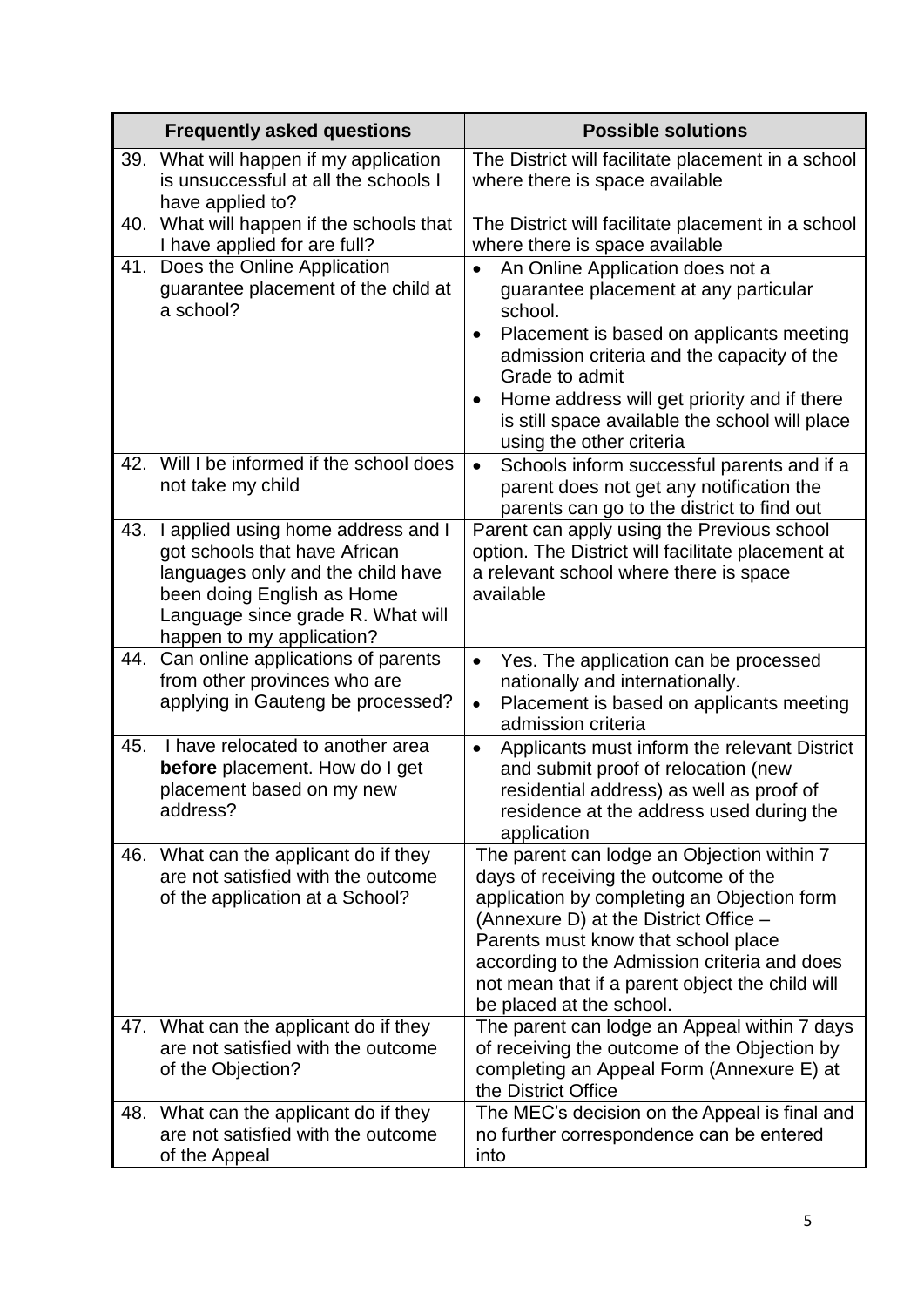|                          | <b>Frequently asked questions</b>                   | <b>Possible solutions</b>                                                                                               |
|--------------------------|-----------------------------------------------------|-------------------------------------------------------------------------------------------------------------------------|
| 49.                      | What documents are required to<br>lodge an Appeal   | A checklist of documents required to lodge an<br>Appeal is obtainable from the District Office or<br><b>Head Office</b> |
| <b>LATE APPLICATIONS</b> |                                                     |                                                                                                                         |
|                          | 50. When are the late applications<br>opening?      | Late applications will be announced after all<br>applicants who applied during the application<br>period are placed.    |
| 51.                      | Is there another way to apply other<br>than online? | Applications for Grade 1 and 8 can only be<br>made online.                                                              |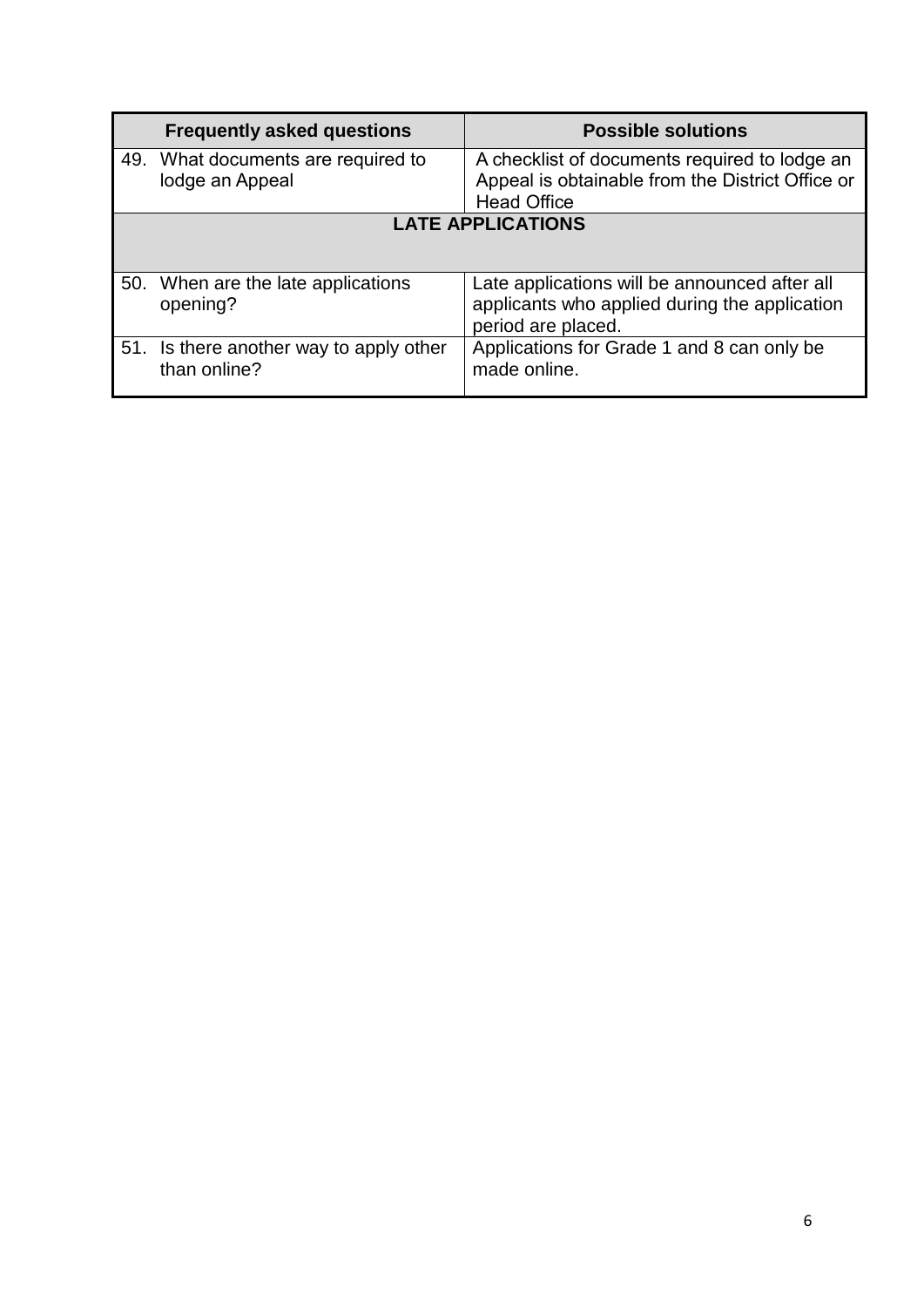

# **ROBERT HICKS SCHOOL**

**GAUTENG DEPARTMENT OF EDUCATION**

588 ADCOCK STREET GEZINA PRETORIA 0084 Tel (012) 329-1695 / 1698 / 3027 / 3533 Fax (012) 329-6507 e-mail: [mail@roberthikcsschool.co.za](mailto:mail@roberthikcsschool.co.za) [www.roberthicks.co.za](http://www.roberthicks.co.za/)

#### **WE STRIVE FOR EXCELLENCE**

# FREQUENTLY ASKED QUESTIONS

# **When does application for admission to Robert Hicks School in 2021 open?**

#### • **Applications for Grade 1**:

The GDE online system is the only way to apply for admission in Grade 1. The GDE process must be followed. The date the online system opens for applications is 25 June 2020 and the closing date is 25 July 2020.

### • **Applications for Grade 2-7**:

At Robert Hicks School the application period for admission for Grade 2 – 7 is the same as the GDE online applications for Grade 1/8 period. However, applications for Grade  $2 - 7$  are not processed online. Application forms will be available on the School's website ([www.roberthicksschool.co.za\)](http://www.roberthicksschool.co.za/) from the date applications open until the closing date. Fully completed application forms and the required supporting documents must be emailed or faxed back to the School by no later than the closing date. The email address i[s mail@roberthicksschool.co.za](mailto:mail@roberthicksschool.co.za) and the fax number is 012 329 6507. Please be aware that other schools will have different application periods for Grade 2 - 7 applications.

**Please note: Although Robert Hicks School may be your school of choice, not all the applications that are received can be accommodated due to limited capacity. Please make enquiries / applications at many schools. REA** 

# **When will I hear the outcome of my application?**

The outcome of applications for Grade 2-7 will be communicated by email to parents in December 2020.

The outcome of Grade 1 applications is sent directly to parents by the Department of Education.

# **How much are the school fees?**

The school fees for 2020 are R11 800. The fees for 2021 will be determined at the AGM in Oct/Nov 2020.